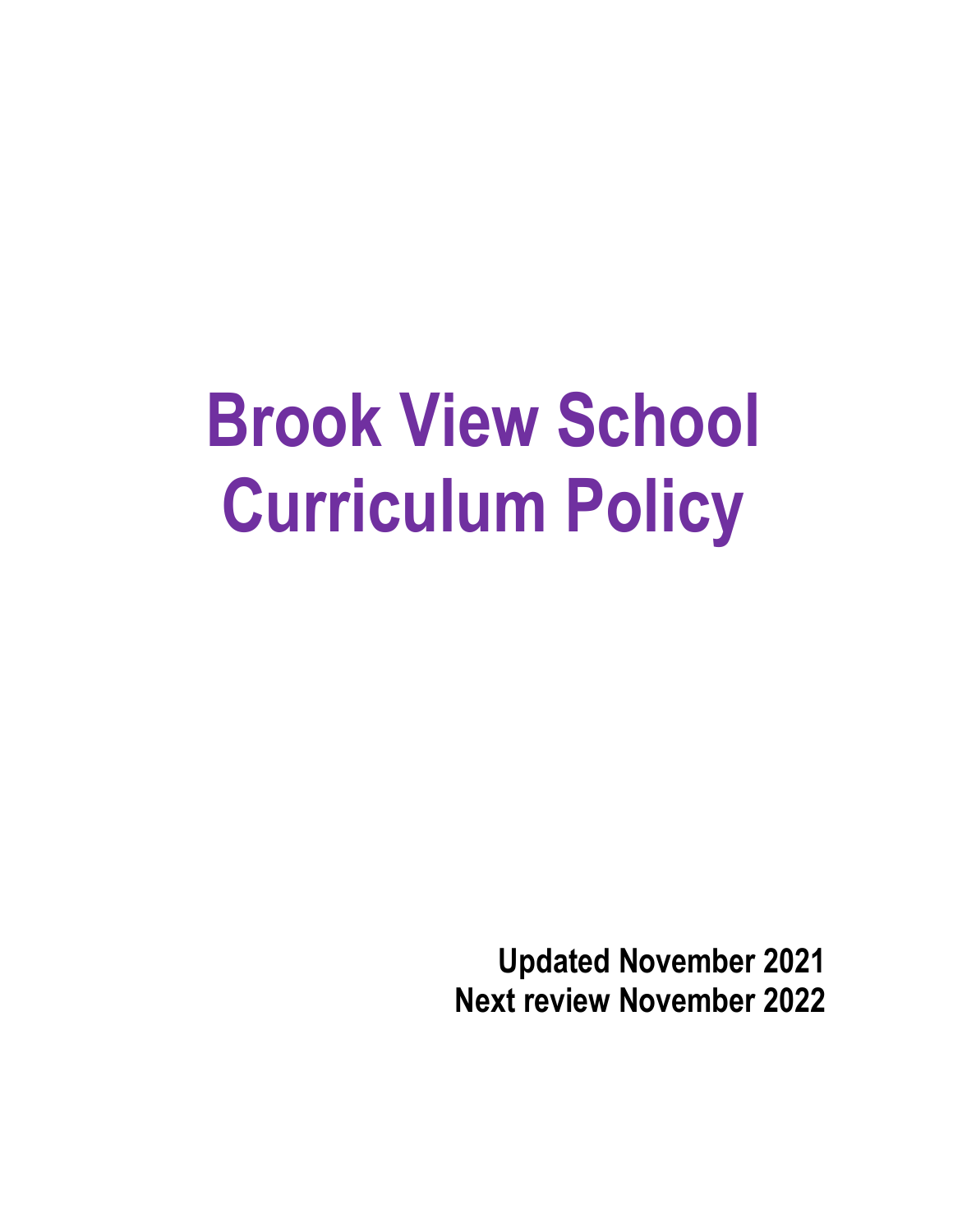# **Curriculum Policy Statement**

*This policy should be read in conjunction with the Cambian Brook View School Vision and Mission Statements, the Statement of Purpose and the Autistic Spectrum Disorder policy which outlines the vision, aims, roles and responsibilities of the school. It also needs to be read in conjunction with individual subject policies, safeguarding, SMSC and assessment policies and in conjunction with the Whole School Literacy Policy.*

*Across the curriculum British Values are promoted and all individual policies and practice are such that they do not impede the Equalities Act 2010. Rights of protected groups as identified in the Equalities Act are duly recognised and catered for.*

The Curriculum policy supports the framework of Cambian Brook View as being a school for young people on the autistic spectrum who may have associated learning or emotional difficulties and who will benefit from the high level of support, the structure and the therapeutic milieu that we offer. The policy recognises the importance of Intent, Implementation and Impact as described in the Education Inspection Framework.

It actively promotes the principles of individual human worth, respecting diversity and encouraging the development of self-control. This policy supports a holistic approach, aiming to raise self-esteem, reduce anxieties, provide strategy for success.

*We see the curriculum as a progression model which is continuously evolving and which is regularly subject to critical re-evaluation.*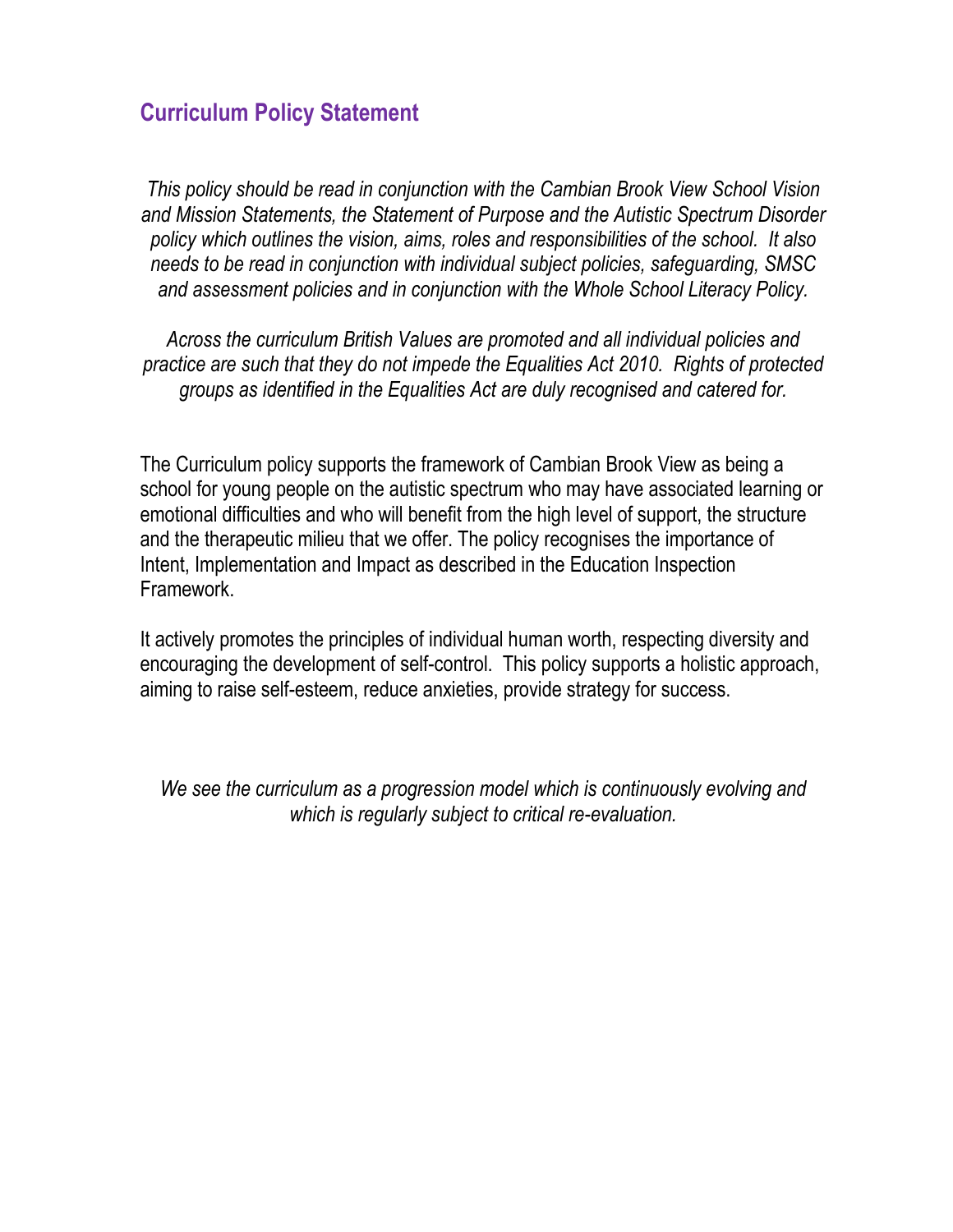# **Curriculum intent**

#### *As a school we place great emphasis on preparing our young people for the challenges, opportunities and responsibilities inherent in taking as full a part as possible in wider society. Learning should be embedded, long-term and not held in isolation.*

The curriculum at Brook View School is designed to help each young person to achieve their full potential both **academically** and **socially**. Brook View school believes that it has a dual-purpose role in not only helping young people to reach their academic potential but to also provide an education which will help develop their social skills, in particular their communication, interaction, social imagination and flexible thinking skills through a daytime and waking curriculum to support a greater level of independence and quality of life.

#### **We aim to develop:**

- Self-esteem, self-confidence and individuality
- Social interaction & communication skills
- Knowledge and understanding
- Understanding of their own learning styles, strengths and weaknesses using metacognition techniques
- A willingness to apply themselves to learning situations
- Self-motivation and the application of intellectual, physical and creative effort.
- A sense of enquiry and the ability to question and investigate through a range of means
- A love of learning and the ability to work independently
- Creativity, critical awareness and sensitivity
- The ability to work as a member of a team and to be a tolerant group member
- Strategies to be successful in society including organisational and transferrable skills
- Problem solving technique
- Tolerance of others, of their opinions, beliefs and cultures
- Self-control
- Literacy, numeracy and competence in the use of information technology
- Strengths, interests and skills relevant to adult life, employment and independence in a changing world
- Trust in themselves and others
- Appropriate moral and spiritual values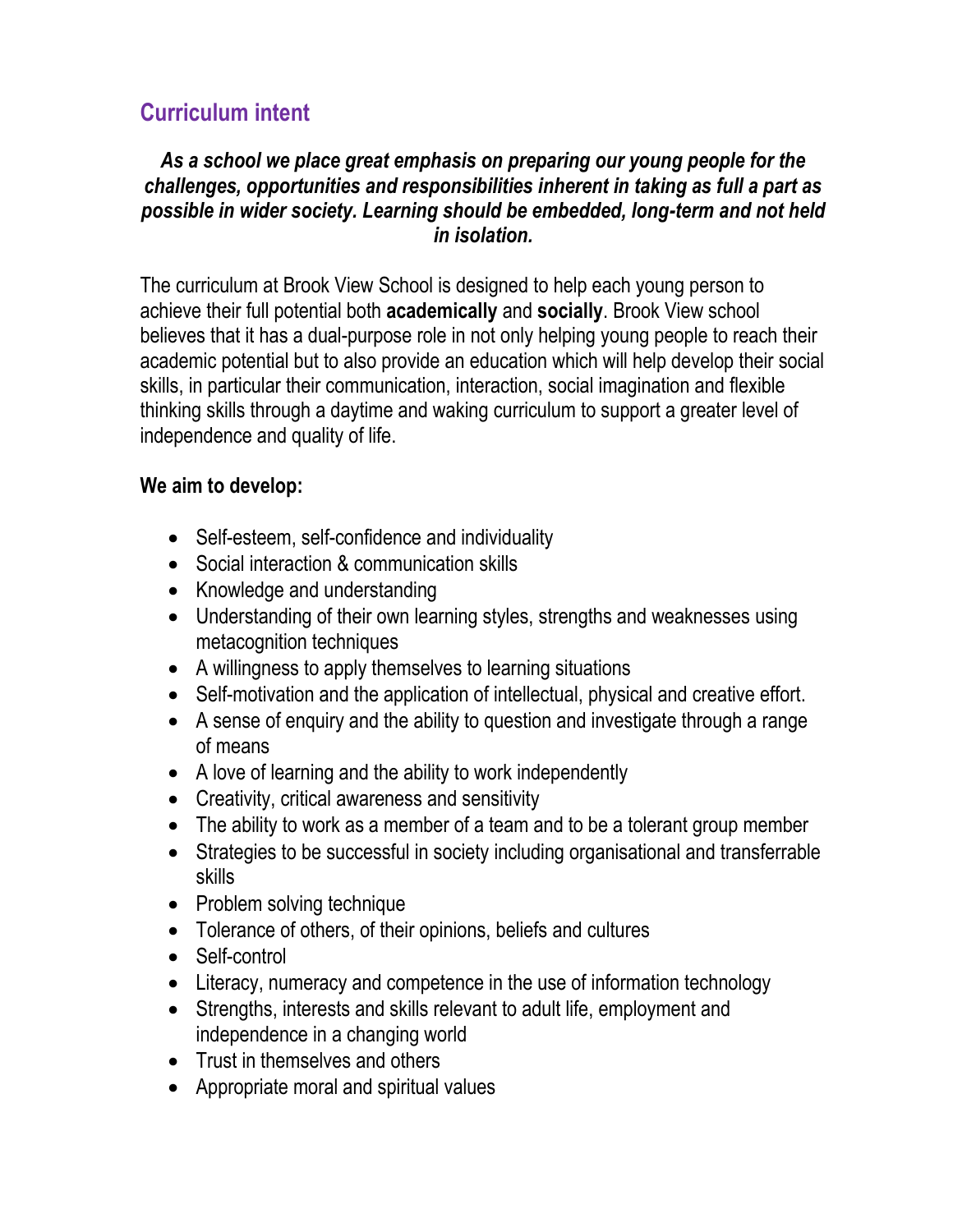- An ability to recognise their own achievements as well as others in school and beyond
- Respect for fundamental British values of democracy, rule of law, individual liberty and mutual respect and tolerance of different faiths and beliefs
- Empathy skills
- Mental health resilience

#### **Our aim is to provide:**

- An environment designed to develop young people in a holistic fashion, improving their behaviour and attitudes, focussing on personal development and ensuring academic progress
- An Education that builds upon genuine learning with skills and knowledge that are retained, 'connected' and transferrable.
- Programs which are broad and balanced based on an appropriate key stage of the national curriculum that will challenge without raising anxiety
- Individualised learner pathways for each subject based upon learner profiles designed to recognise previous knowledge and skills, individuality in ability and learning style
- Content through a format which motivates and young people can access
- Learning experiences which work within each young person's zone of proximal development, providing whatever scaffolding is necessary for success and progression to occur and to gain accreditation to the highest level
- Opportunity to help develop relationships with adults and peers
- Opportunity to develop trust and confidence
- Community awareness and experience community life and projects
- Opportunity to learn and practice independent living skills
- Opportunities to gain accreditation and celebrate success
- A cross curricular approach wherever possible which is motivating and adds flexibility to be able to investigate areas of interest.
- Time to explore personal interests with a structured, holistic and multisensory approach
- Social, moral, spiritual and cultural themes which are investigated thoroughly through the day-time curriculum and further explored through the waking curriculum
- Opportunity to learn and practice skills to be able to gain and sustain employment
- Individual programs where possible, often delivered in a 1:1 setting, unless to encourage social skills and then may be delivered through group gatherings.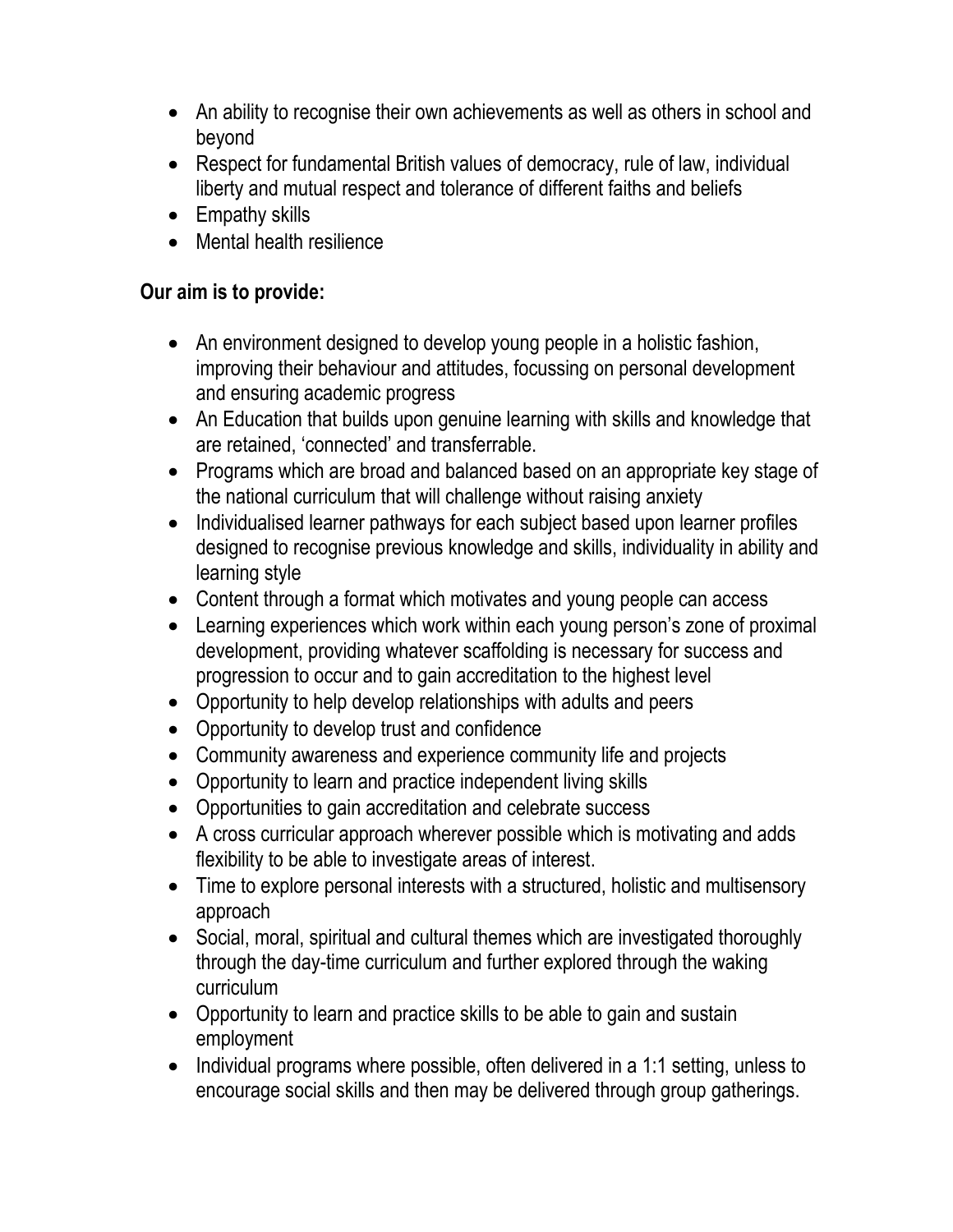Such group activities like our therapeutic outdoor learning program, morning and after school meetings still maintain individual support

- A therapeutic approach in delivery of the curriculum. Additional therapeutic input is dependent on need. We may offer hydrotherapy, or dance therapy, music therapy or therapeutic outdoor learning etc
- Therapeutic input tailored to individual needs through the Clinical Therapy Team (OT, SALT)
- Access to up-to-date, impartial careers guidance which enables pupils to make informed choices about a broad range of options and to fulfil their potential

We are committed to the principle that all of our young people regardless of ability, need, race or cultural background have a right to the highest quality of education and support we can provide.

We ensure: -

- An individual broad and balanced curriculum
- Appropriate levels of expectation and genuine challenge based on extensive individual assessment
- A flexible approach which aims to match teaching delivery to individual learning styles
- A holistic, therapeutic approach for maximum progression
- Relevance, continuity and progression in learning
- Opportunity for young people to progress in academic, personal and social domains
- Detailed Individual Development Plans (IDPs) are drawn up to meet Statement EHCP needs and which are reviewed and renewed termly.

By providing courses of study tailored to the needs, interests and aspirations of our young people through cross curricular, or topic-based programmes and using a huge variety of teaching methods to suit individuals, students will be given the opportunity for making good progress. Many features of the curriculum are common to all students but the support and scaffolding is individual. None of our young people are denied access to any part of the curriculum on grounds of ability.

The curriculum is intended to facilitate learning that is retained and can be applied across the web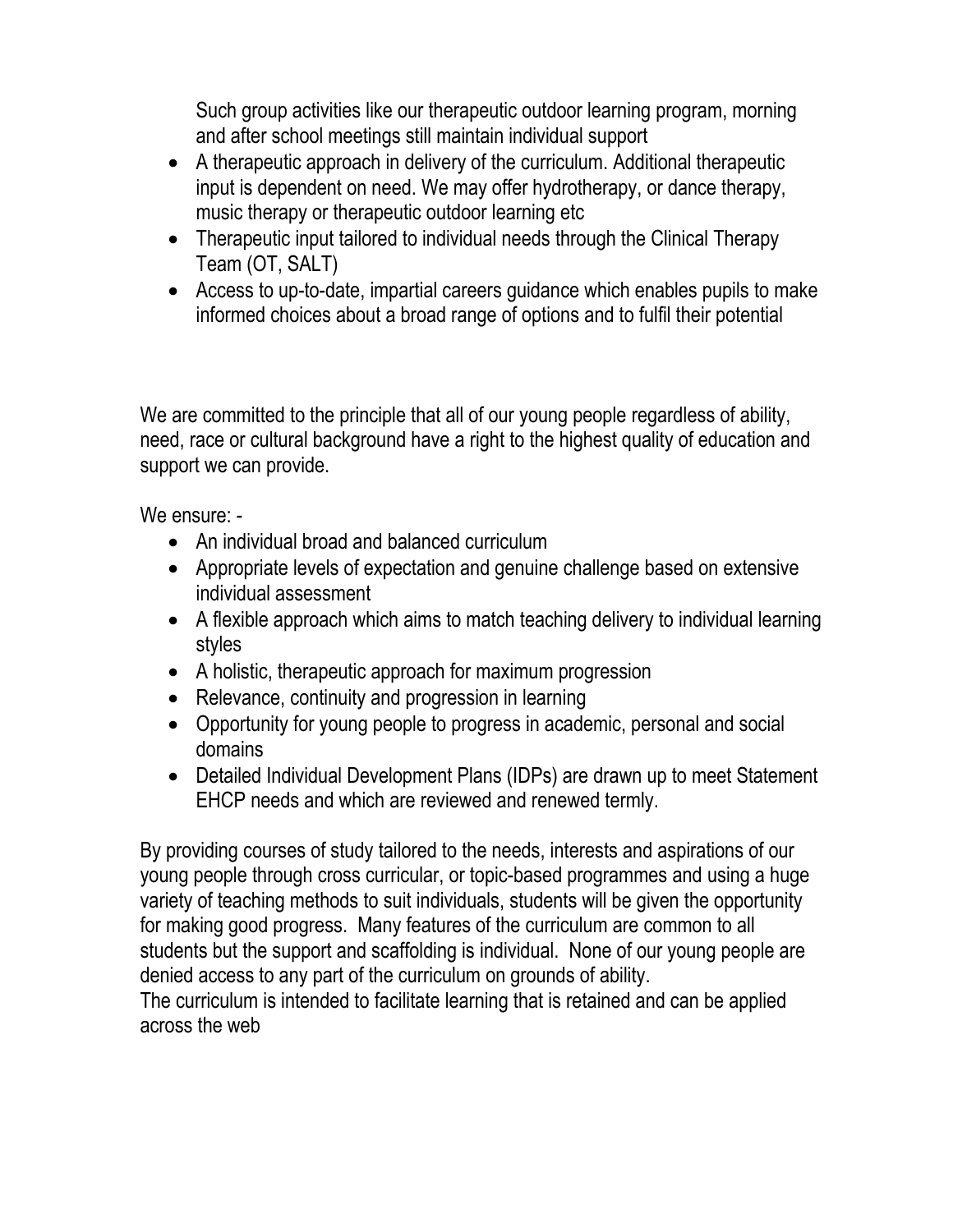# **Access**

The principles above present us with a responsibility to find ways of ensuring that our young people are engaging in learning, motivated and able to succeed. Education staff are expected to ensure that young people who are having difficulty or becoming de-motivated are identified early and provided with appropriate support, encouragement and different teaching styles and work so that they may continue to participate at the most appropriate level for them. This may mean their curriculum design and plan is altered to enable them to be successful. Although we strive to engage our young people in their learning as much as possible, **we will always put their emotional state first as if this is not right, progress will be limited** and it would certainly not be conducive to reaching maximum potential. Our young people have the right to access a happy and positive experience in the learning environment and all staff at Cambian Brook View are expected to provide an unconditional positive experience for every young person. Young people will access their curriculum by offering strategies and systems appropriate for each student.

# **Expectations of staff**

Staff are expected to actively promote and seek to secure the curriculum aims and in particular to:

- Have high but realistic expectation of young people
- Have a flexible approach to teaching and a willingness and ability to match teaching methods to learning styles of each individual
- Respect our young people and their individuality and provide the necessary scaffolding to enable them to succeed
- Allow individual development plans (IDP) to support planning and drive education planning forward
- Follow the principles specified within our Autistic Spectrum Disorder policy to enhance practice
- Develop Individualised learner pathways and learner profiles for each student based and informed by previous assessment, previous knowledge and skills whilst recognising individuality in ability and learning style
- Recognise the of principles of meta-cognition and individual learning styles
- Demonstrate progression and continuity through planning, showing how the needs of young people are being addressed as well as the aspects of the national curriculum being covered
- Serve as good role models by endeavouring to be regarded as using appropriate social communication, humour, adopting empathic behaviour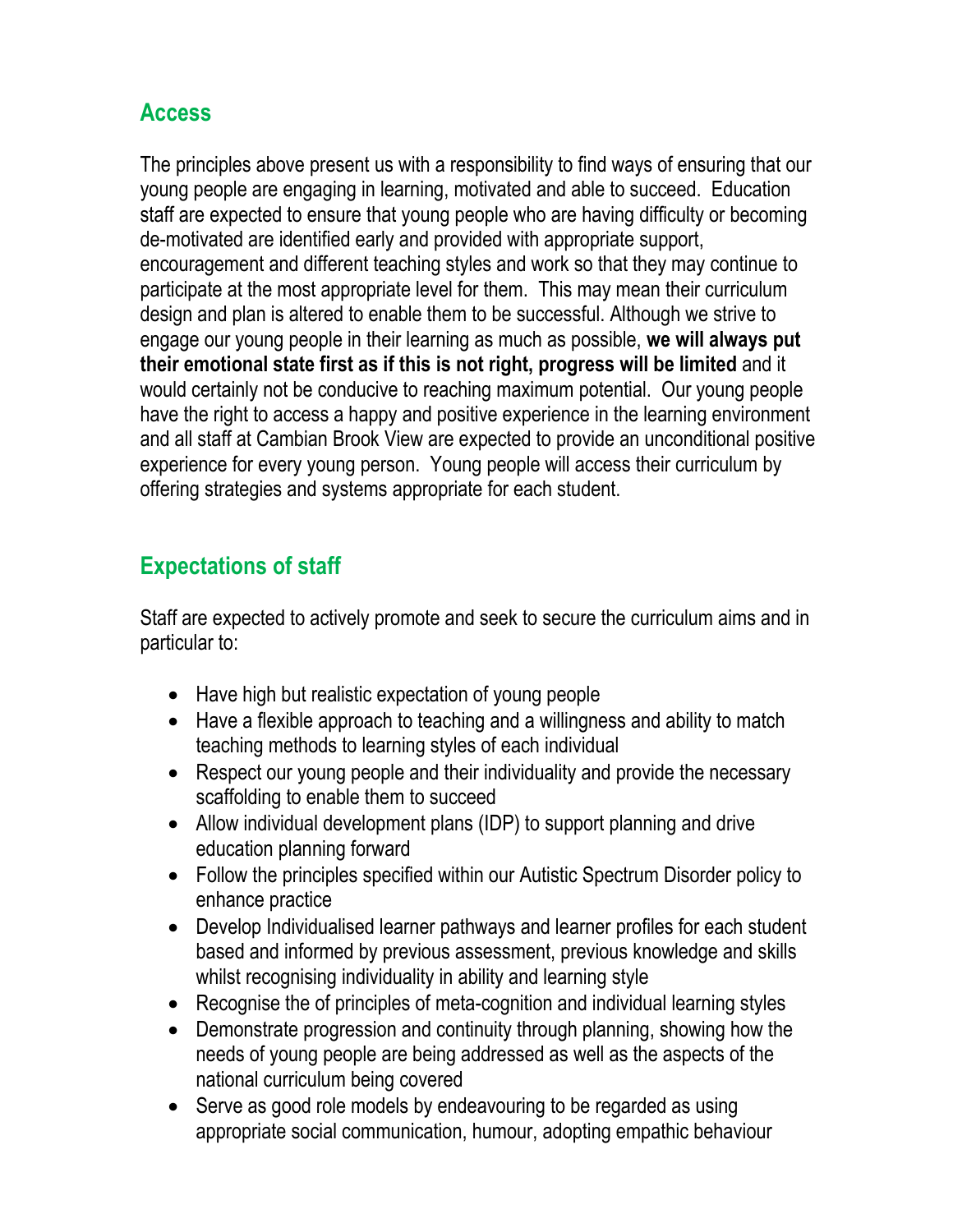management and being fair and consistent in their approach. Education staff should endeavour to be seen to be sociable, using appropriate humour (excluding sarcasm), be polite and well mannered. Communicate effectively using methods which will enable young people to understand and respond

- Encourage, reward and value achievement and effort, both formally and informally through praise in the learning environment
- Provide work that meets needs and aspirations guided by a long-term curriculum plan which offers both depth and challenge and which motivates and inspires the young people
- Work in partnership with authorities and parents/guardians, assess, record and report to create good relationships, from which the young people will indirectly benefit, in line with Brook Viewl procedure or authority/parent
- Involve the learner in the process of learning by discussing work, giving regular feedback through assessment and marking, negotiating targets and encouraging self-evaluation using after school get together meeting to allow the young person to celebrate their efforts and achievements
- Use assessment and reflection to inform future planning
- Contribute to placement plans and IDP targets on a monthly basis to help monitor the effectiveness of strategies and set appropriate and meaningful targets
- To work in partnership with other staff, parents/guardians, social workers, psychologists and Clinical Therapy Team (CTT) along with the wider community to achieve shared goals
- Keep parents/guardians, social workers/authorities fully informed about progress, achievements and concerns on a regular basis
- Contribute to review reports and IDP assessments on a half-termly basis
- Plan lessons which satisfy National Curriculum frameworks, are cross curricular and include computing, literacy (reading, writing and spelling) numeracy, social, moral, cultural and spiritual, personal and health education, and teach wherever possible using the suggested strategies outlined in the IDP. Teaching will have at its core the values of equality & diversity and fundamental British Values and prepare young people for the next stage.
- Provide the necessary support strategies and resources to allow our young people to access and contribute during communication.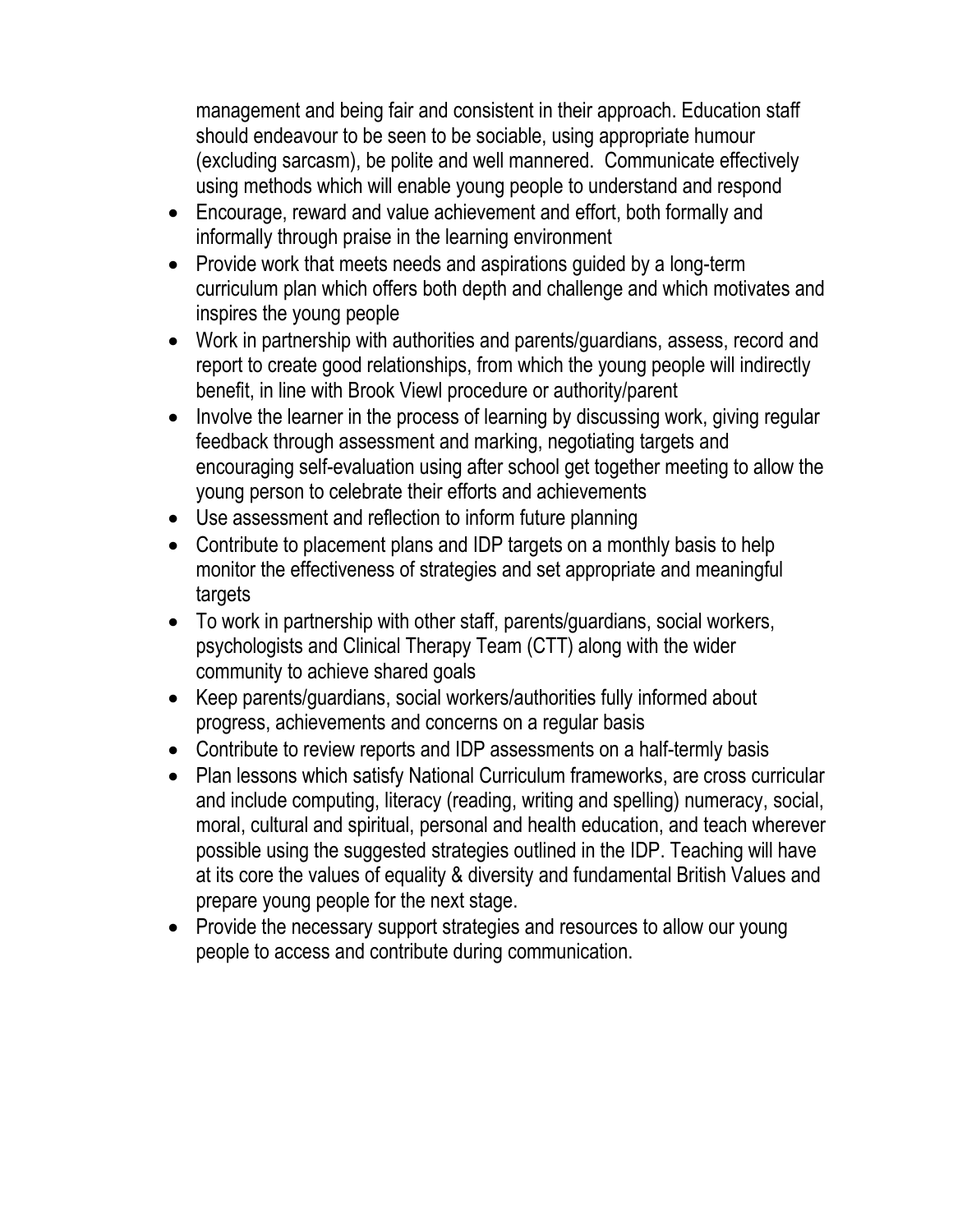# **Curriculum Implementation and Delivery**

Brook View School caters for young people between the ages of 8-19 years with a diagnosis of ASC and/or associated difficulties. The majority of students are referred and funded via the local authorities. All students will have a Statement of Special Educational Need or an Education Health Care Plan.

The Brook View School Curriculum offers a holistic approach where learning takes place across the day. The morning education lessons start with Tutorial at 9.00am with lessons until 12.00noon and the afternoon education lessons start at 12.30pm – 2.30pm followed by Reading time (DEAR) until 3.00pm. This provides a minimum of 24 hours a week across the key stages.

Learning continues to take place over the lunch time period as there are opportunities for the students to practice their communication, life and leisure skills. The education day will begin to extend into the early evenings where after school clubs will take place. Education takes place for 41 weeks of the year.

The curriculum is broad and balanced, reflects British values and is based on the National Curriculum Framework. Individual subjects are adapted to take account of the needs and starting points of our learners and tasks and activities are differentiated to enable all to make progress. Throughout the age range, practical skills such as cooking and self-care are taught alongside, and through, the academic subjects. The curriculum considers the student's age, ability, aptitudes and needs and is sufficiently detailed to guide and support teaching and learning

Students have opportunities for gaining accreditation for their work in all areas of the curriculum.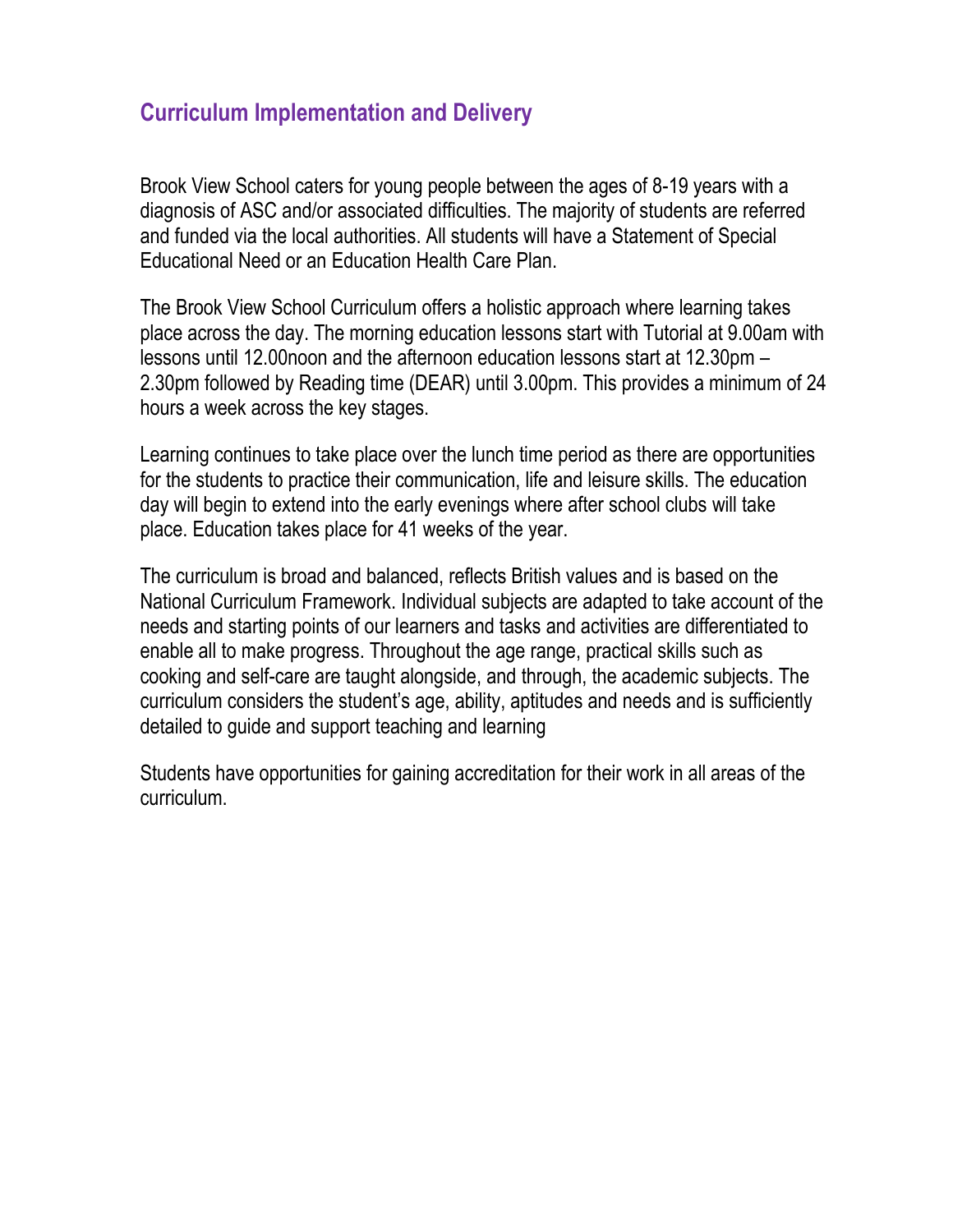|                                 | KS <sub>2</sub> | KS <sub>3</sub> | KS4          | KS5                     |  |
|---------------------------------|-----------------|-----------------|--------------|-------------------------|--|
| <b>Core Subjects</b>            |                 |                 |              |                         |  |
| English                         | $\checkmark$    | $\checkmark$    | $\checkmark$ | $\checkmark$            |  |
| <b>English Literature</b>       |                 | $\checkmark$    | $\checkmark$ | $\overline{\checkmark}$ |  |
| <b>Mathematics</b>              | $\checkmark$    | $\checkmark$    | $\checkmark$ | $\checkmark$            |  |
| Science                         | $\checkmark$    | $\checkmark$    | ✓            | $\checkmark$            |  |
| <b>Foundation Subjects</b>      |                 |                 |              |                         |  |
| <b>Animal Care</b>              |                 | $\checkmark$    | $\checkmark$ | $\checkmark$            |  |
| Art & Design                    | $\checkmark$    |                 | $\checkmark$ |                         |  |
| <b>Baking</b>                   | $\checkmark$    |                 | $\checkmark$ |                         |  |
| Citizenship                     |                 | $\checkmark$    | $\checkmark$ | $\checkmark$            |  |
| Dance                           | $\checkmark$    | $\checkmark$    | $\checkmark$ | $\checkmark$            |  |
| Design & Technology             |                 | $\checkmark$    | $\checkmark$ | $\checkmark$            |  |
| <b>Ethics</b>                   |                 |                 | $\checkmark$ | $\checkmark$            |  |
| <b>MFL Weeks</b>                | ✓               | $\checkmark$    | ✓            | ✓                       |  |
| Geography                       | $\checkmark$    | ✓               | $\checkmark$ | ✓                       |  |
| History                         | ✓               | $\checkmark$    | $\checkmark$ | ✓                       |  |
| Media                           |                 |                 | $\checkmark$ | ✓                       |  |
| Music                           | $\checkmark$    | $\checkmark$    | V            | $\checkmark$            |  |
| Nurture / Sensory               | $\checkmark$    | $\checkmark$    | $\checkmark$ | $\checkmark$            |  |
| Performing Arts (Drama)         | $\checkmark$    |                 | $\checkmark$ | $\checkmark$            |  |
| <b>Physical Education</b>       | $\checkmark$    | $\checkmark$    | $\checkmark$ | ✓                       |  |
| <b>Other Statutory Subjects</b> |                 |                 |              |                         |  |
| Careers                         |                 | ✓               | ✓            | ✓                       |  |
| PHSE / RSE                      | $\checkmark$    | ✓               | ✓            |                         |  |
| Religious Education             |                 |                 |              |                         |  |

At Brook View students study the following subjects in each Key Stage;

# **Key Stage 2: Year 5, 6**

#### **Pupils study:**

- English/Literacy
- Maths/Numeracy
- Science
- Humanities History, Geography, RE
- Art
- Baking
- Dance
- Modern Foreign Language (discrete lessons and through theme days)
- Computing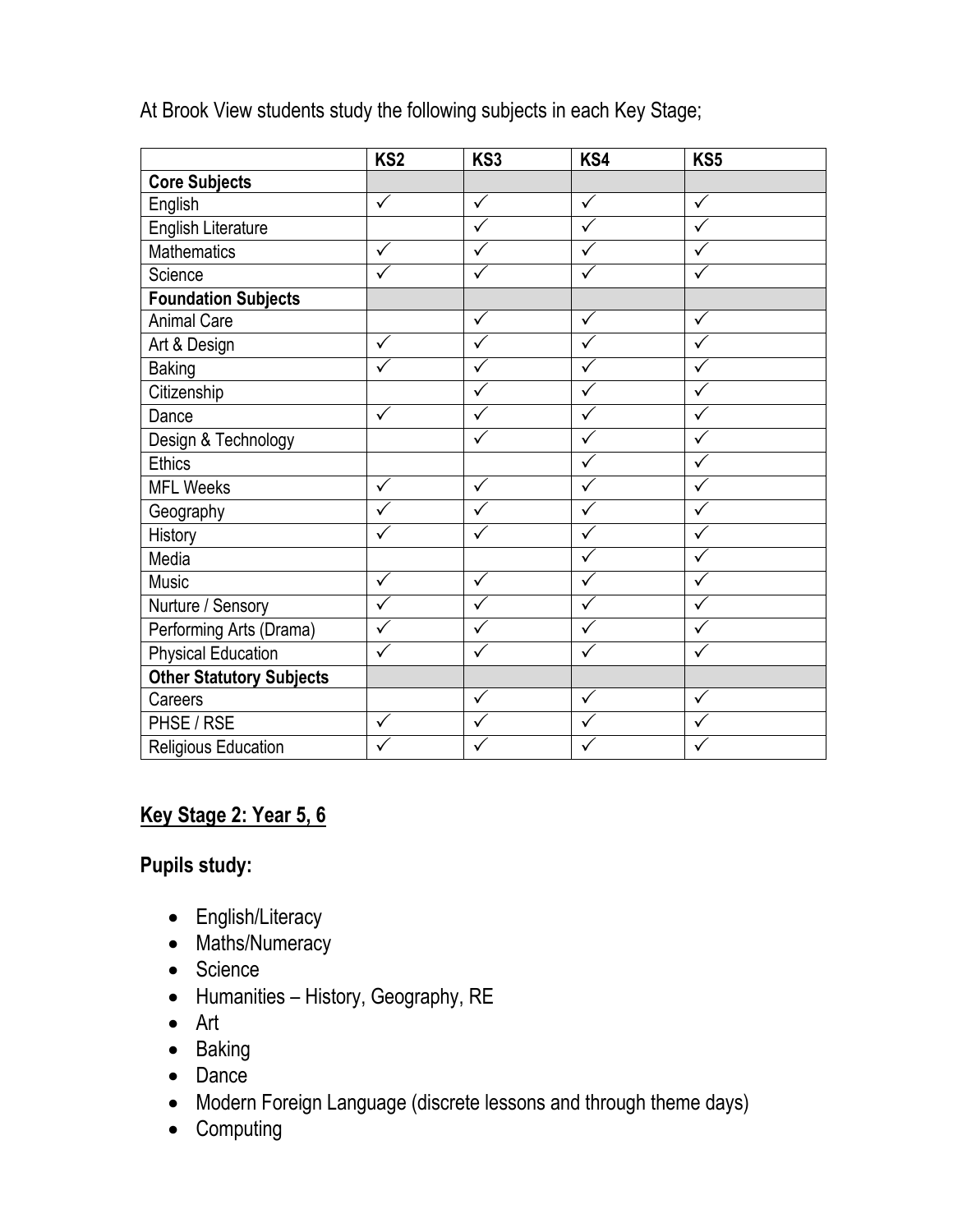- Music
- Physical Education
- Performing Arts Drama
- Nurture
- Personal, Social, Health, Economic, Relationships, Sex Education, Mental **Health**
- Work Related Learning (including work experience, community activities and enterprise)
- SMSC through morning meetings, humanities and citizenship

# **Key Stage 3: Year 7, 8 and 9**

## **Pupils study:**

- English/Literacy
- Maths/Numeracy
- Science
- Humanities History, Geography, RE
- Art
- Physical Education
- Personal, Social, Health, Economic, Relationships, Sex Education, Mental **Health**
- Citizenship & Ethics
- Modern Foreign Language (discrete lessons and through theme days)
- Music
- Performing Arts Drama
- Nurture / Sensory
- Computing
- Careers
- $-$  D&T
- Baking
- Work Related Learning (including work experience, community activities and enterprise)
- SMSC through morning meetings, humanities and citizenship

As appropriate pupils may be entered for Entry Pathways, unit awards and entry level certificates and Functional Skills.

Time allocations vary from student to student depending on their needs.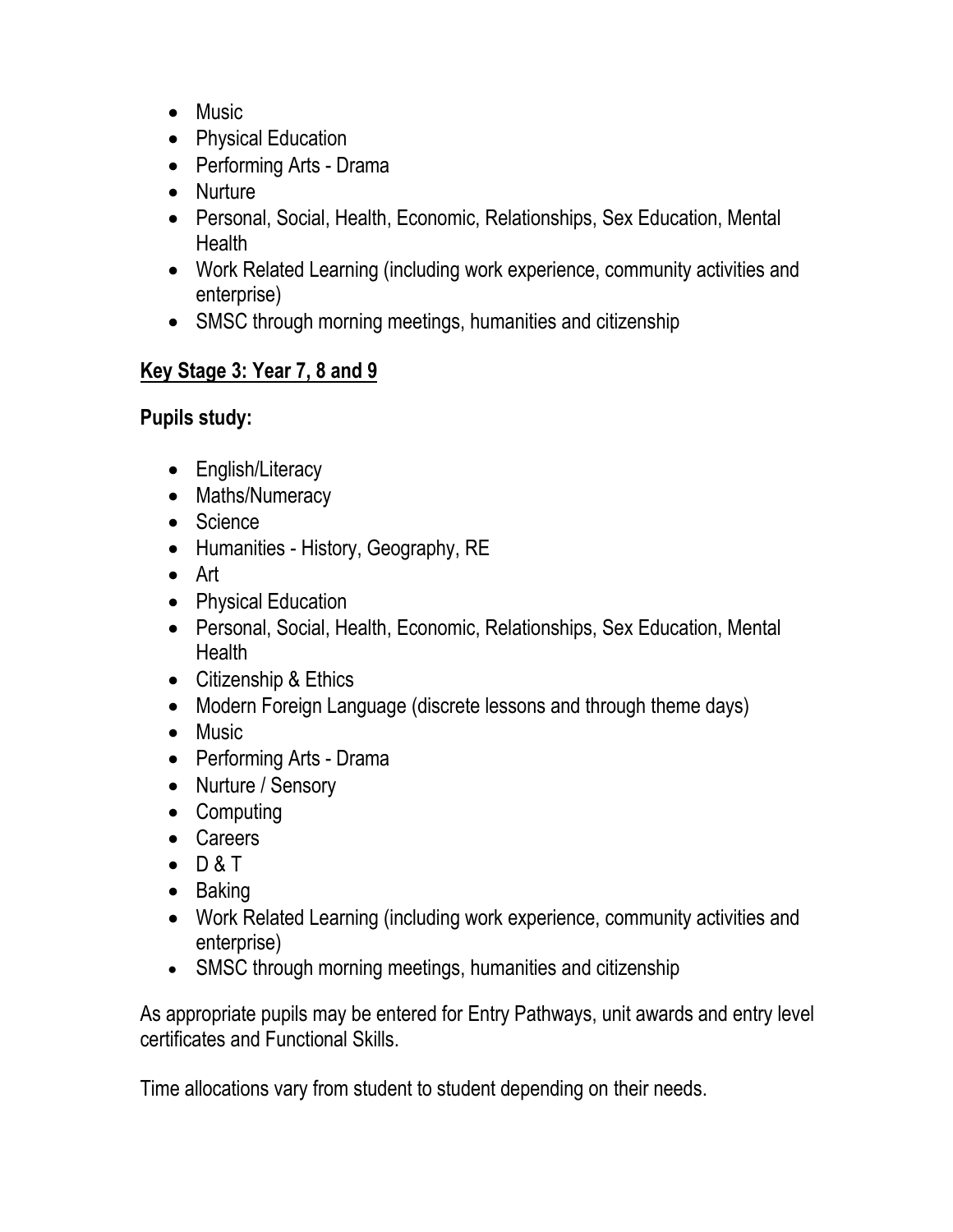## **Key Stage 4: Year 10 and 11**

#### **Pupils study:**

At key stage 4, individuality is given considerable emphasis. Aspirations, strengths, needs and recent experience of education are carefully considered to develop a curriculum which will motivate, fulfil requirements and provide the necessary knowledge and skills to take them on to higher education, work and semi- or total independent living.

Beyond Cambian Brook View each individual young person is provided with their individual options and their preferences are taken into consideration and discussed at the transitions review in year 9.

Our small class groups enable each student to follow their own pathway preferences and so 'traditional options' are not used universally. A 'tailor-made curriculum' for each student, with as much input from the student as possible is created. The content is dependent on ability, needs, aspirations, interests and requirements.

## **Subjects taught are:**

English Language, English Literature, Maths, Science, PE, DT, Baking, Media, Music), Art, Humanities, PSHE RSEMH/Citizenship, Dance, Performing Arts, Careers and ICT.

Students will be entered for courses at the appropriate level including GCSE, BTEC, Entry Level Certificates and Functional Skills awards. Pupils also study Entry Pathways in 'Independent Living Skills' and 'Preparing for working life' where appropriate.

In addition to the above, we have excellent links with local employers and organisations who can provide the opportunity for students to gain valuable experience in the work place.

It is essential that students have a creative, broad and balanced curriculum which meets their needs and aspirations and does not over-burden them. The level to which each subject is studied will be dependent on ability which may also determine the amount of time allocated to the subject.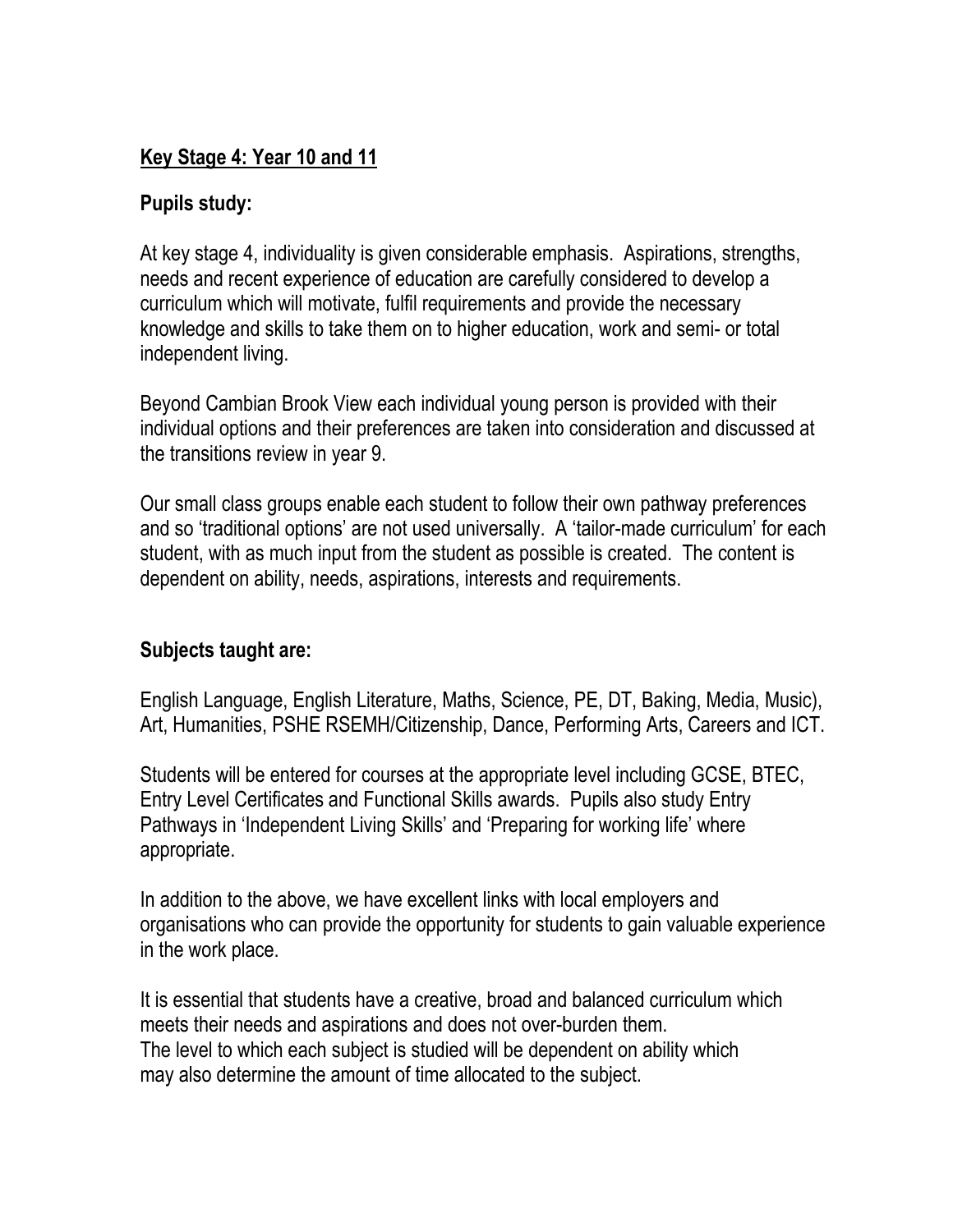# **Key Stage 5 and beyond (16+ Years)**

This will be dependent on needs, aspirations, ability and interests. Young people may enrol at a local college, be on-site educated at school, or indeed a mixture of the two. Post-16, young people will continue to receive education in accordance with their Study Program. In addition to specific subjects, all students follow work related and independent living/ life skills programmes. Where required, students will continue to study English and Maths. All studies will be challenged and accredited wherever possible. Each young person will be encouraged to do regular physical and outdoor activities.

Young people may attend college and follow courses in subjects such as production, theatre, film and events, performing arts, music, animal care, photography, engineering or digital technology depending on aspirations.

All young people will be encouraged and supported in work placements to help develop the necessary skills and experience to gain and maintain suitable employment for life beyond Brook View School.

We are extremely flexible as to what young people do and where needed, college placements will be supported, however **all young people** will be supported to improve their:

- Independent living skills
- Social communication skills
- Social interaction skills
- Mental Health resilience
- Life skills
- Work based skills
- Ability to plan and organise
- Basic numeracy and literacy are directed towards independent living and work. Where appropriate young people will work towards adult literacy and numeracy qualifications at either level I, II, III or functional skills.
- Work experience

We will shortly be able to offer A-Level studies. Suitability for A-level studies is based upon the subject leader's knowledge of the young person's potential and their aptitude for the subject.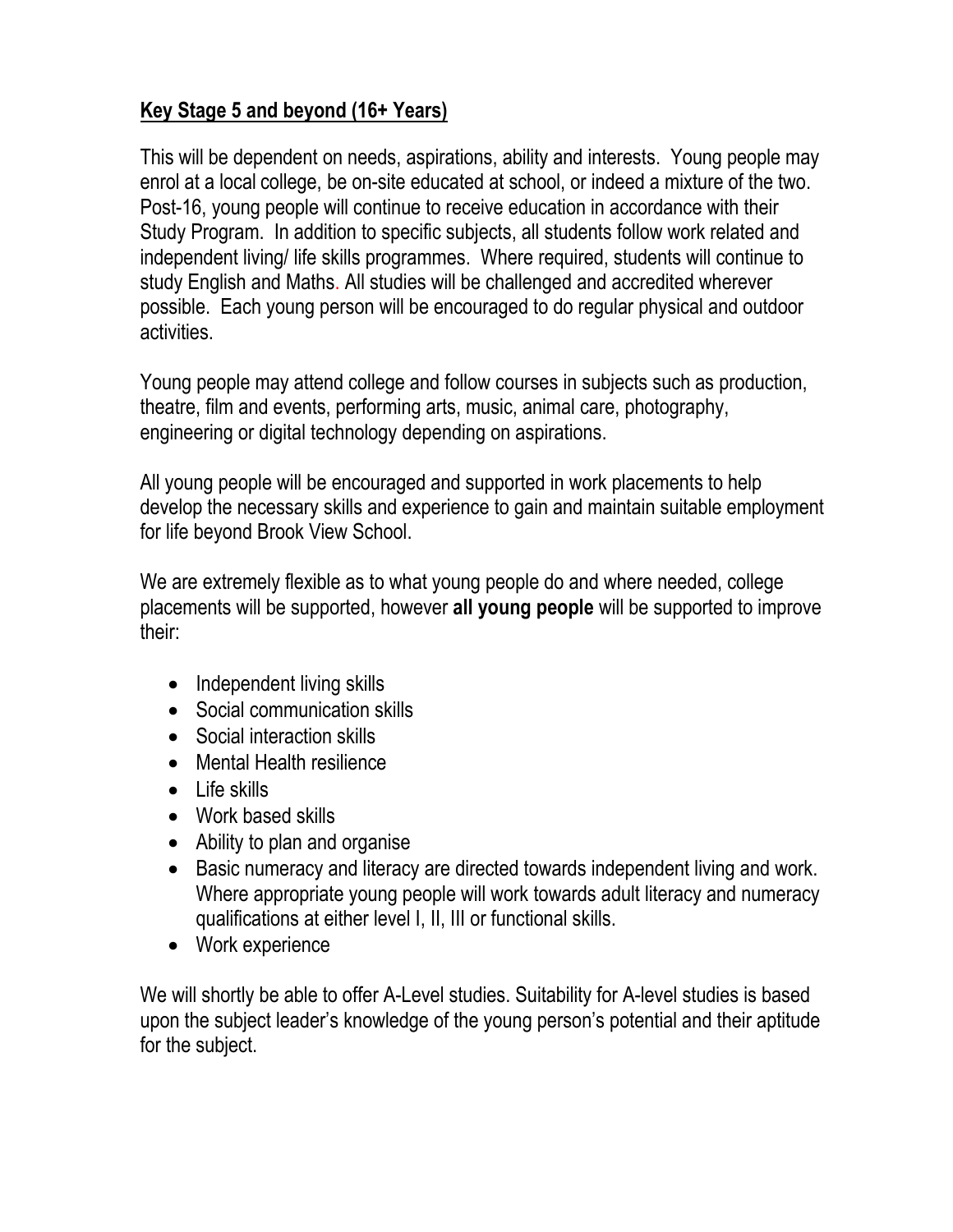**All courses are supported by the provision of an up to date IT suite which compliment interactive screens in most rooms.**

#### **English, Literacy and Communication**

English has a pre-eminent place in education and society we intend to develop our student's abilities to communicate to the best of their abilities in order to express their ideas and emotions through their reading, speaking and listening whether verbally or via the use of augmented communication strategies. We recognise that all the skills of language are essential to participating fully as a member of society. The central aim therefore of our curriculum is to develop these skills in our students.

Brook View boasts a varied and updated library as well as curriculum specific literature in classrooms.

#### **Mathematics – Numeracy**

Mathematics is a creative and highly inter-connected discipline that has been developed over centuries, providing the solution to some of history's most intriguing problems.

We recognise that a high-quality mathematics education therefore provides a foundation for understanding the world, the ability to reason mathematically, an appreciation of the beauty and power of mathematics, and a sense of enjoyment and curiosity about the subject.

We therefore aim for our students to become fluent in the basic fundamentals of mathematics and to be able to reason mathematically by following a line of enquiry, we also aim to develop our students' abilities to be able to solve problems by applying their mathematics to a variety of routine and non-routine problems.

There are a variety of resources available to support the delivery and assessment of Numeracy including visual aids, software and IT facilities.

#### **Physical Education**

It is our aim to provide a high-quality physical education curriculum which enables the students to develop their abilities and to succeed in sport and other physically demanding activities. We aim to promote our student's confidence in engaging in sport and to promote their health and fitness and continue to develop their gross and fine motor skills.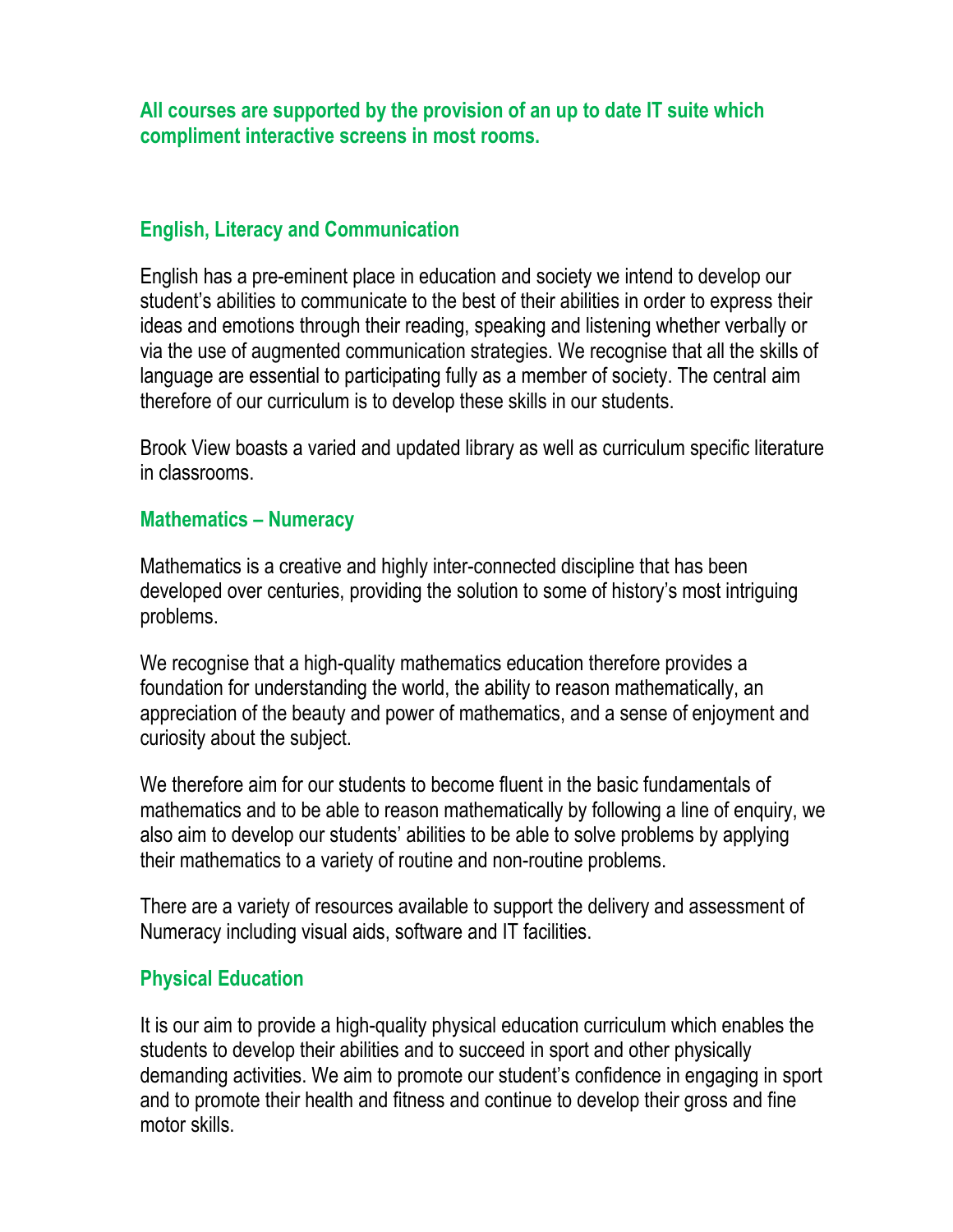Our PE curriculum supports our aim to encourage the students to lead healthy active lives.

It is also our aim through the PE curriculum to build the students' self-esteem, their ability to participate with adults and peers and to enable the students to develop a sense of the values of fairness and respect.

Brook View School supports the PE curriculum by using its large gymnasium with various mats and apparatus as well as regular trips and organized events or though the use of the array of open spaces which are part of the school.

## **PSHE/RSE**

We aim to deliver localised PSHE/RSE program to reflect the needs of our students, we expect our PSHE/RSE education program to equip our students with a sound understanding of risk and with the knowledge and skills necessary to make safe and informed decisions.

We recognise that drug education, financial education, relationship and sex education (RSE) and the importance of physical activity and diet for a healthy lifestyle are important elements of our PSHE curriculum.

We believe that our PSHE curriculum should support the development of our students understanding of their own and others feelings and emotions focusing on our students 'personal development'. This focus will support the students to develop Positive Behaviours and Attitudes which will then enable our students to make the successful transition into adulthood.

## **Humanities, Music, Art and Design and Technology**

We believe that the students learn better when experiencing knowledge in a larger context. They begin to see relationships and connections across time, place, and disciplines.

We break down concepts and facts to more closely resemble how life is experienced outside of school to inspire in pupils a curiosity and fascination about the world and its people that will remain with them for the rest of their lives. The units should equip pupils with knowledge about diverse places, people, resources and natural and human environments, together with an understanding of the Earth's key physical and human processes. The themes explored should inspire pupils' curiosity to know more about the past and give them some understanding of their place in time. The units are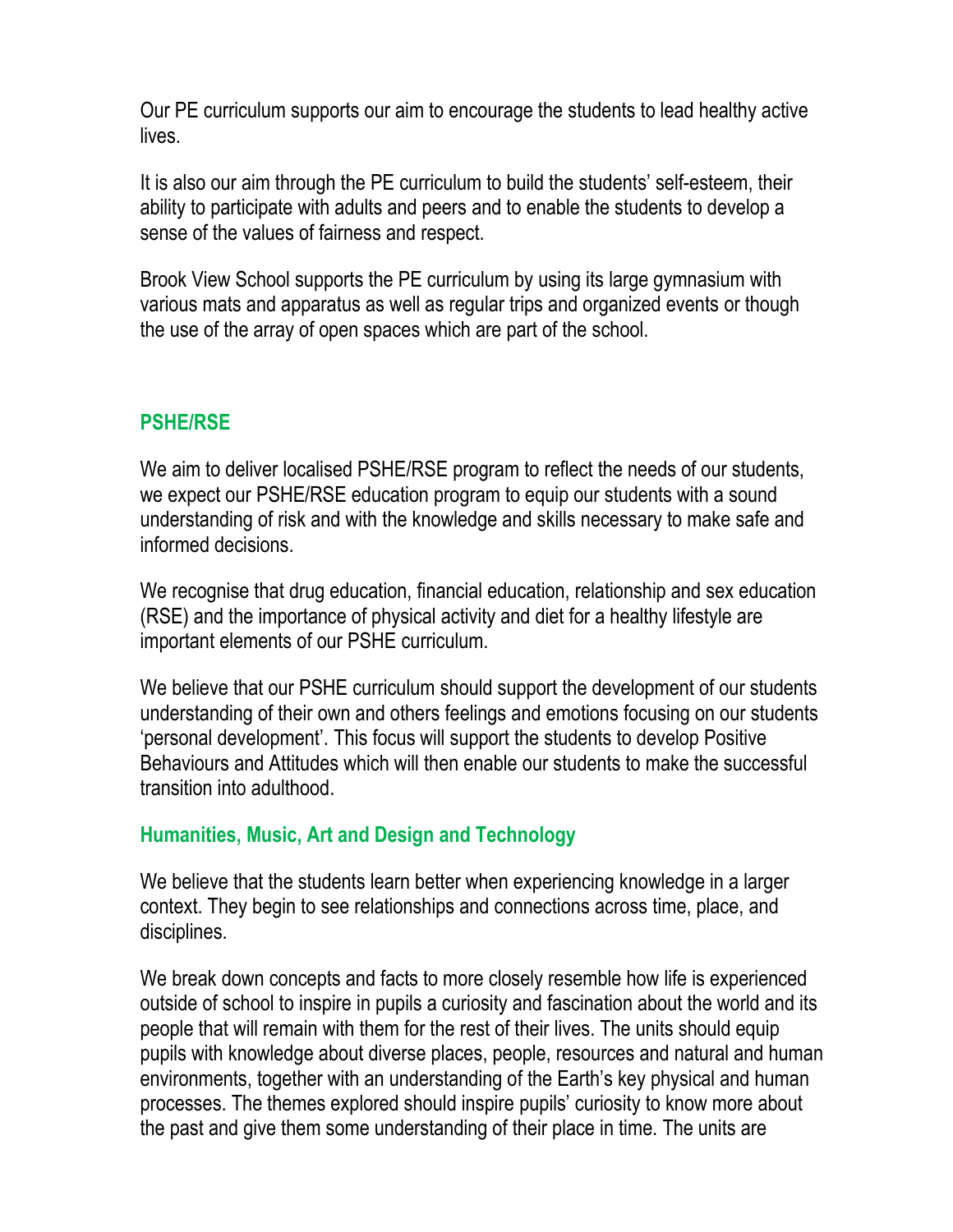designed in a way to help the students to develop a love of music and their talent as musicians, and so increase their self-confidence, creativity and sense of achievement. We also believe that the curriculum equips the students with the knowledge and skills to experiment, invent and create their own works of art, craft and design. We will ensure that the curriculum draws upon the student's interests and makes the vital connections from the real world and life experiences.

Brook View School is able to offer excellent digital media and music creation facilities including recording equipment a large range of instruments which include electronic drums, keyboards, computers and an assortment of different software packages which allow learners to create live and recorded music, photographic presentations and videos.

## **Science**

A high-quality science education provides the foundations for understanding the world

Science has changed our lives and is vital to the world's future prosperity, and our students will be taught the essential aspects of the knowledge, methods, processes and uses of science.

We will encourage our students to develop a sense of excitement and curiosity about natural phenomena. They should be encouraged to understand how science can be used to explain what is occurring, predict how things will behave, and analyse causes.

Science is conducted in a specific Science classroom with a variety of stimulating physical learning aids which are accessible and interactive.

#### **Careers**

The teaching of careers enables our students to understand, experience and interact with the world of work. The curriculum offers opportunities to learn about rights and responsibilities and working together.

We teach our students about how to get ready for work and the tools that might be needed in order to complete a task. The curriculum also offers a variety of options for work experience in the wider community with links to local businesses and projects.

Careers education and awareness is also promoted through individually planned work experience. This takes into consideration personal preference and strengths and is often planned as a result of direct consultation with a student. Work experience is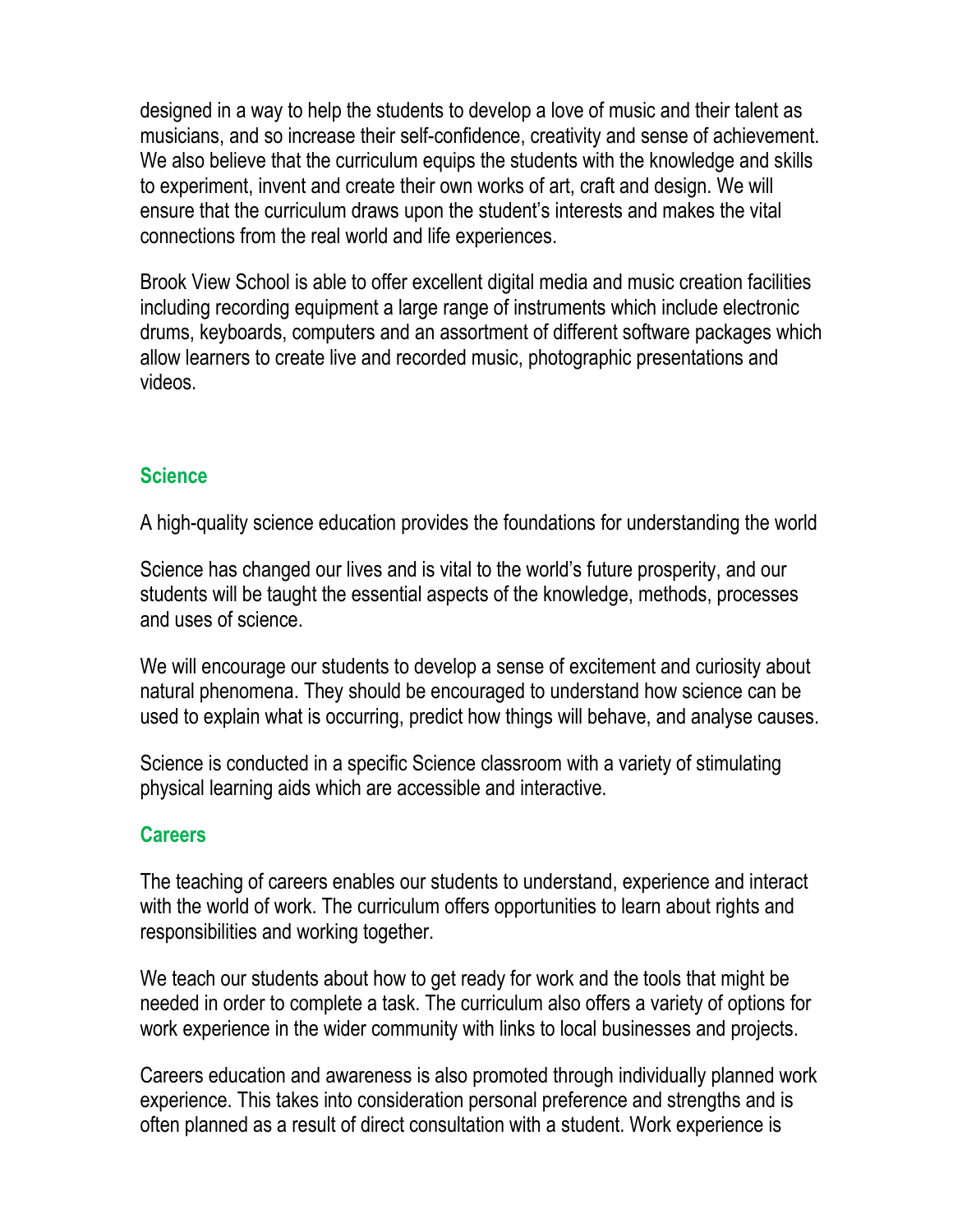planned either on or off site but with the aim for all students to experience some kind of off - site work experience at some point during their time at Brook View School.

Brook View retains its own careers specialist on site and organizes progression opportunities for Young People assisting them in their 'next steps'.

#### **British Values**

The fundamental British values of democracy, rule of law, individual liberty, mutual respect and tolerance runs through the Brook View curriculum in terms of schemes of work, school council meetings, assemblies and tutorials. For example:

Geography – how different cultures live and work RE – visits to places of worship and celebrating different faiths and cultures English Literature – books and poetry covering tolerance and respect MFL – languages and celebrations from other countries Citizenship and Ethics – class debates and taking part in voting on choices History – British values and how they have changed over time

#### **Social, Moral, Spiritual and Cultural Education (including 'Britishness' and 'radicalisation').**

Elements of SMSC are delivered across the curriculum and within discrete lessons such as RE, citizenship and PSHE. Tolerance and harmony between cultural traditions is encouraged and promoted along with an appreciation and respect for both their own and other cultures. For example, visits are made to church for Christmas service and to other religious institutions such as a local Hindu temple. In addition, morning meetings (which have a termly context) cover SMSC themes. Charity involvement is encouraged and pupils contribute to the Christmas Shoebox appeal, sports relief, bake for OAPs and collect for the food bank.

The school actively promotes fundamental British values of democracy, the rule of law, individual liberty, mutual respect and tolerance. This is done whenever the opportunity arises within lessons and in conversation with young people. We have regular school trips to museums and places of worship.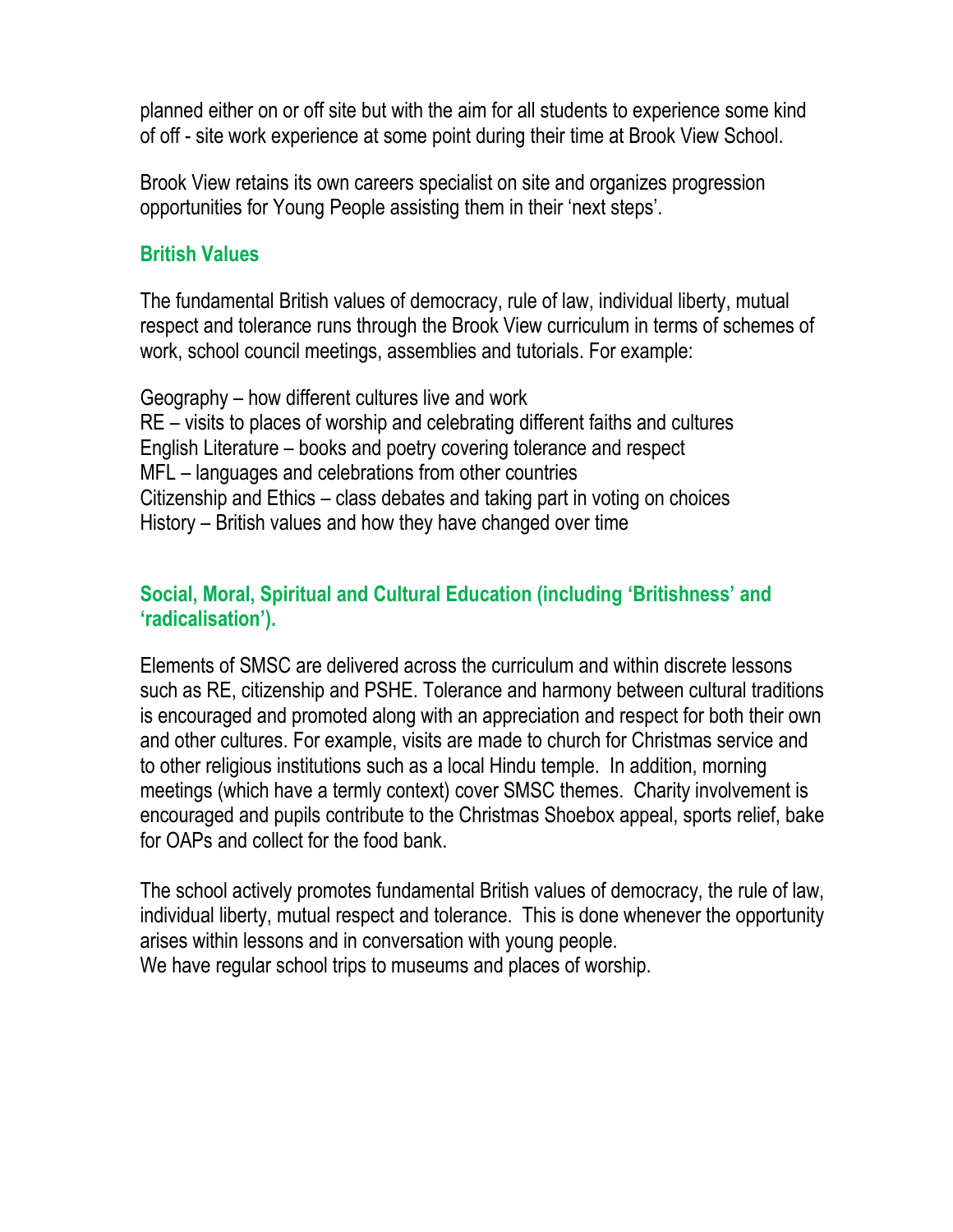# **Cultural Capital**

## **Examples of How Brook View School enhances the Curriculum through the use of Cultural Capital.**

- Awareness of literature development during World War 1
- Development of choreography of the great contemporary artists
- Sensory Baking is enhanced by the observing the work of those who are displayed in popular media.
- Research of real life scenarios of active volcanoes brings a tangible aspect to learning culminating in 3D construction through understanding.
- The study of great literary works as part of the syllabus builds on the appreciation of the power of writing as communication including works by Shakespeare and Dickens.
- Religious Education looks at the great minds who have developed the spiritual aspect of human behavior and the Religion that shapes it from faiths found all over the world.
- The Art, Music and Media curriculum are highly supported by the study of composers and artists including those from history or the more contemporary works with which learners may already be familiar.
- Animal Care is enhanced through observing the humane works of David Attenborough, Joy Adamson and the work of Charitable organisations such as The World Wildlife Fund to provide context to the need to care for animals and their environment.

# **Curriculum Matters**

We take individual learning styles into consideration and have found that maximum progress occurs when young people are educated in small groups of not more than three pupils. Some pupils will benefit from all or most of their lessons being 1:1 but the majority of students will benefit from the social interaction that comes from learning in well-structured small groups.

On occasions larger groups will come together, for example for School council, drama, speaking and listening and team sports.

To take account of these differences and the range of ability in classes, all staff have a responsibility, when planning work, to differentiate in order to meet the needs of all the young people. This will involve at different times adapting tasks, providing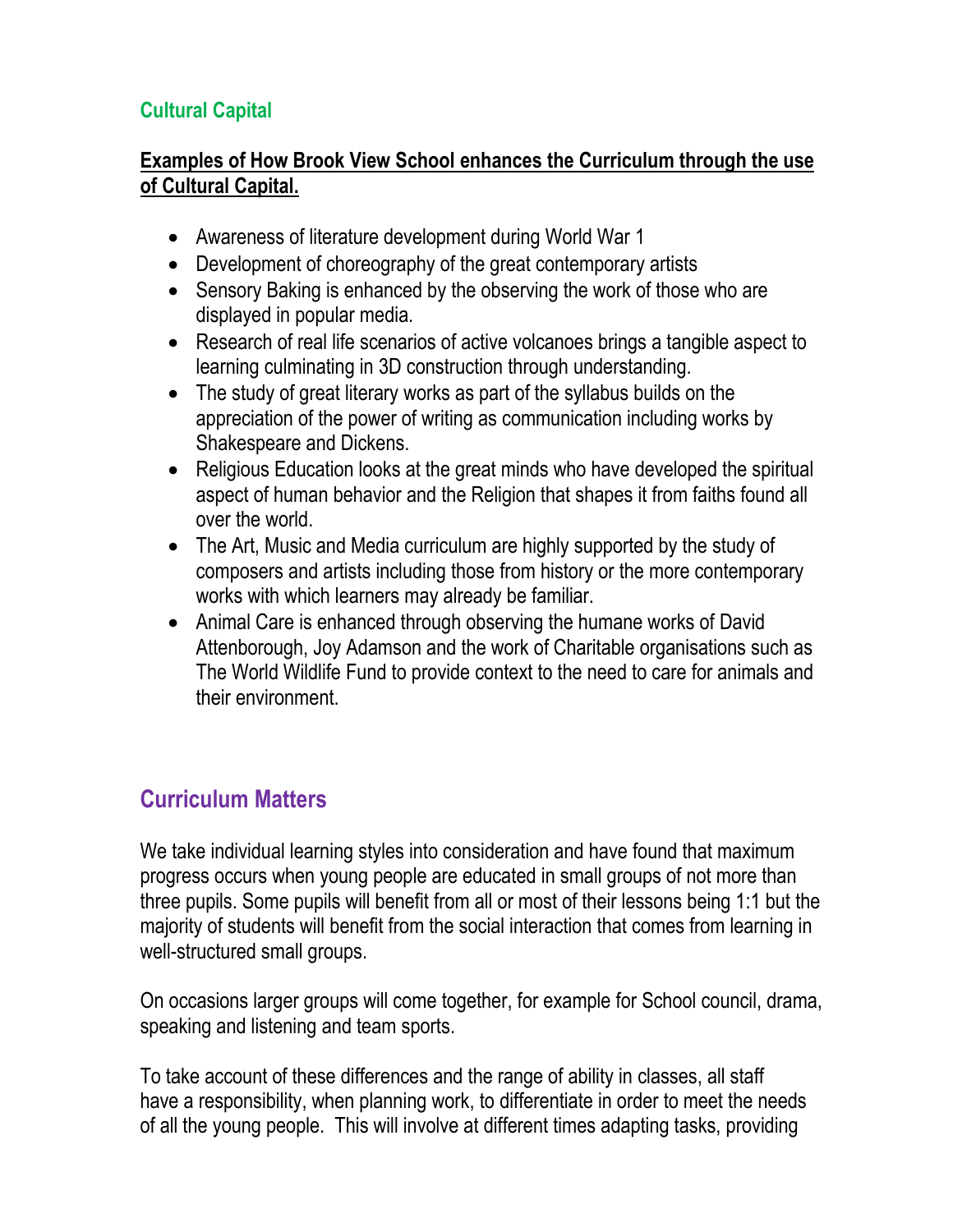different resources, developing extension work, providing a variety of learning styles and environments, setting individual goals giving different levels of support and working to different levels of accreditation. Some pupils work best on long term projects whilst others prefer defined tasks, some respond well to oral work, while others prefer written or 'hands on work'. Some find communication difficult and may benefit from working through ICT while some learn best in the outdoor environment.

For example, staff may need to consider if a student will benefit from work which is: -

- Project based
- Theme based
- Discrete subject timetabled and taught
- Student initiated
- Enquiry based
- Subject led i.e. work all done through IT or through an interest.

Any students attending a college course will be supported to whatever extent is agreed between college and school in the service agreement. It may be that they require full 1:1 support provided by Cambian Brook View in order to be successful. It may be that distance support is required and this will be provided. Support may be required for accessing learning or social skills. In all cases staff will support young people to study independently to complete coursework and assignments.

Within lessons teachers will use the strategies highlighted in the IDP's for each student, which address the child's particular needs or impairments.

**Young people learn best when they are enjoying their work and are interested. They then become motivated and engage in learning and hence our lead is often taken from the child, extended to meet the requirements of the national curriculum and IDPs**.

Finding a balance as far as task length, number of tasks and how to break tasks up for each young person is essential. If not set correctly, anxiety levels will rise and progress will be minimal with students becoming demotivated. It is essential that the holistic needs of the young person are put first above any other teaching objective. **Our young people cannot learn if their anxieties are raised**.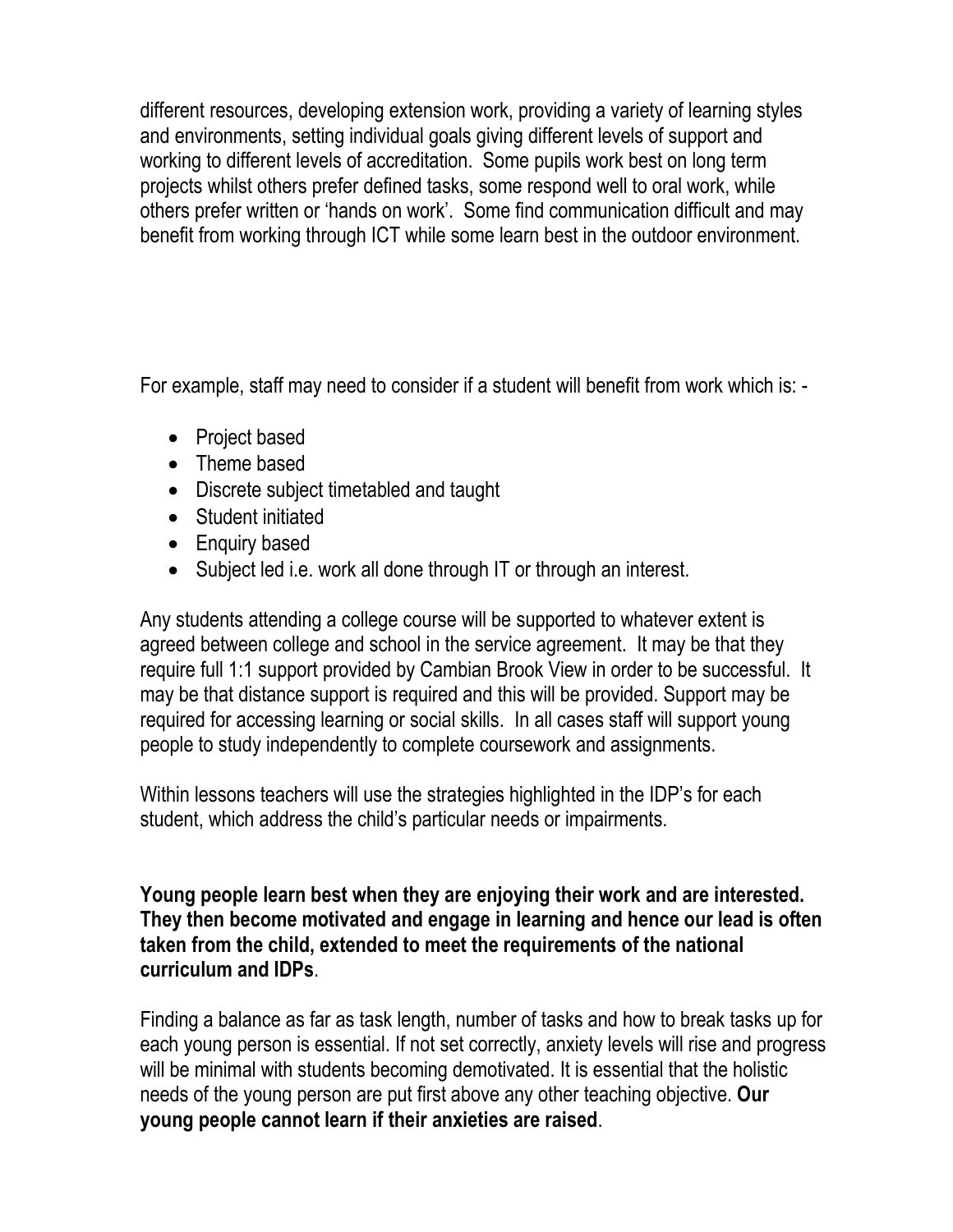It is also important that teachers build time into their planning to continue developing relationships, again vital for learning to take place here at Cambian Brook View. *(it is recognised that there will be times when it is beneficial to stray from the lesson plan in order to address a deeper personal issue).*

# **The Learning Environment**

Cambian Brook View School caters for young people with a range of needs and diagnoses. We believe that young people have preferred learning styles of which the learning environment is part. Observational assessment helps us to determine preferred learning environments for each young person and we attempt to deliver wherever it is safe and possible to do so.

We recognise that a lively, purposeful and structured learning environment is essential in promoting high standards and good working practises. Displays of the young people's work, stimulus materials and appropriate resources are very important in setting standards and raising expectations. The structure and organisation of the classroom is also an important factor in developing effective working methods and a positive ethos. It is expected that classrooms are orderly environments and offer a learning environment which every young person feels safe, secure and able to apply themselves and to ensure that adequate resources are provided and accessible, and that young people treat the learning environment with respect.

## **Schemes of work and lesson planning**

Each subject leader is required to have schemes of work for all their courses / programmes related where appropriate to the national curriculum and examination board requirements. These schemes of work are followed by teachers and their delivery monitored by the Head of Education. Schemes of work set out how the content of the course is structured so that skills, knowledge and understanding are developed progressively and show how teaching is organised. All staff will use medium- and short-term planning of similar format. It is expected that planning takes place in sufficient detail to ensure that young people achieve high standards and are given the opportunity to achieve their potential. There should be a clearly identified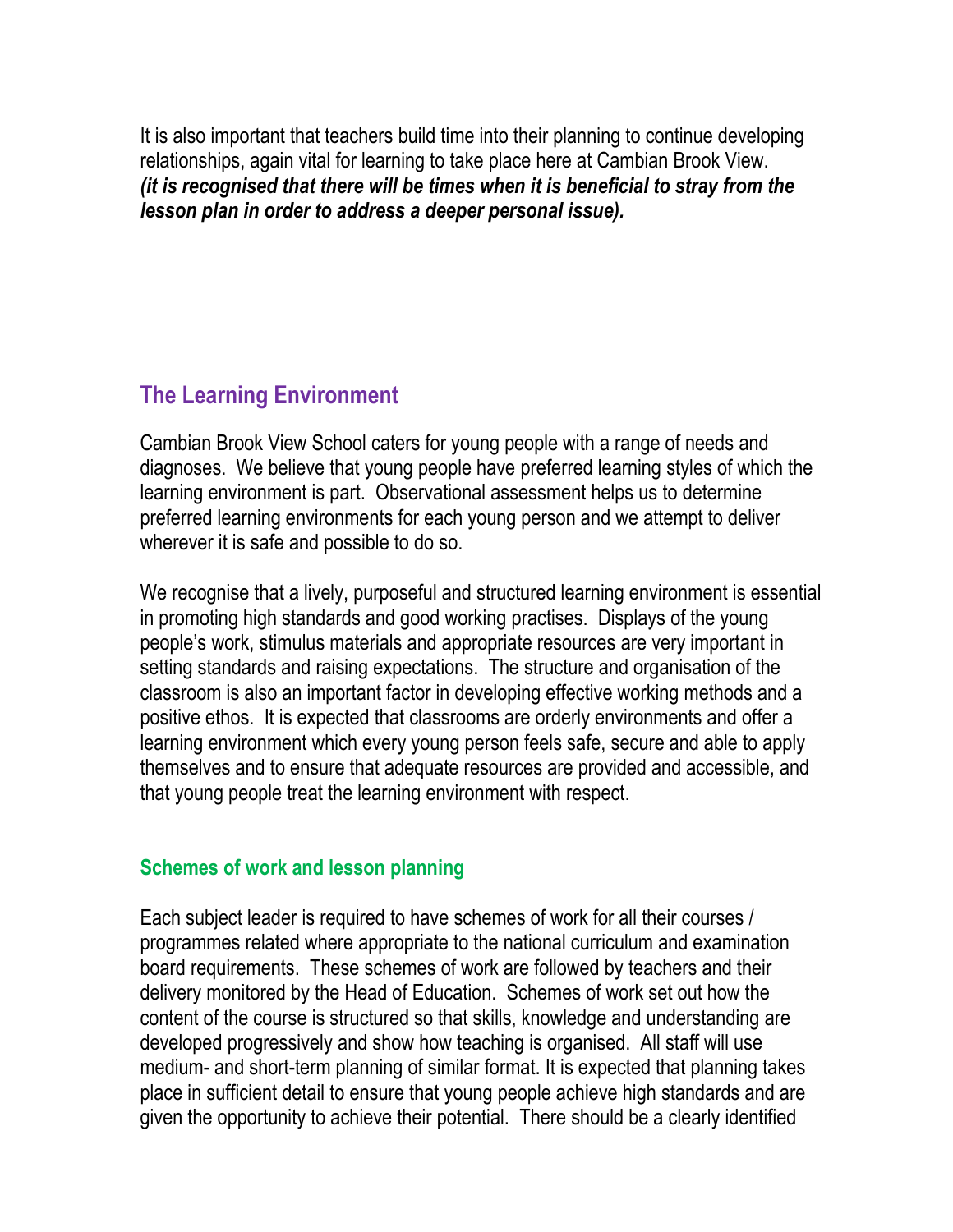learning outcome as the focus of every lesson and it must be clear that learning is ongoing and related to planning.

Teaching staff are not expected to complete lesson plans for every lesson but where they are, there should be a SMART learning outcome and plans should be informed by what went on in the previous lesson. They reflect the success in meeting the learning outcome and previous learning and assessment after the completion of each session. This is an agreed method of recording lessons and evaluating using this acquired knowledge to plan future lessons which will be progressive and appropriate.

## **Homework**

Cambian Brook View recognises the importance and value of homework as an extension of class work and a vehicle to practise skills, acquire new ones and develop good study habits.

Our young people are encouraged to complete work in-house, but this is not enforced. As self-esteem rises and our young people begin to feel successful in the learning environment, they will often request additional work or time in the classroom. This is both encouraged and practised. They are provided with a time slot of between 15.15 and 16.00, where staff are available for support. This is encouraged especially in Y11 and post-16.

We endeavour to provide a wealth of learning opportunity throughout the waking curriculum by tight communication between education and care. The evening and weekend activities often provide additional learning opportunities to provide a more enriched understanding. Meal times, evening activities and bed time provide a wealth of learning opportunity for our young people who have difficulties with communication, social interaction and social imagination.

Many of our strategies used in class for helping young people to re-tell stories or events are used by house staff. Where appropriate social stories help provide consistency in our approach as both education staff and residential staff use them with the young people. The therapy team inform our practise through regular weekly meetings which highlight strategies for individual boys.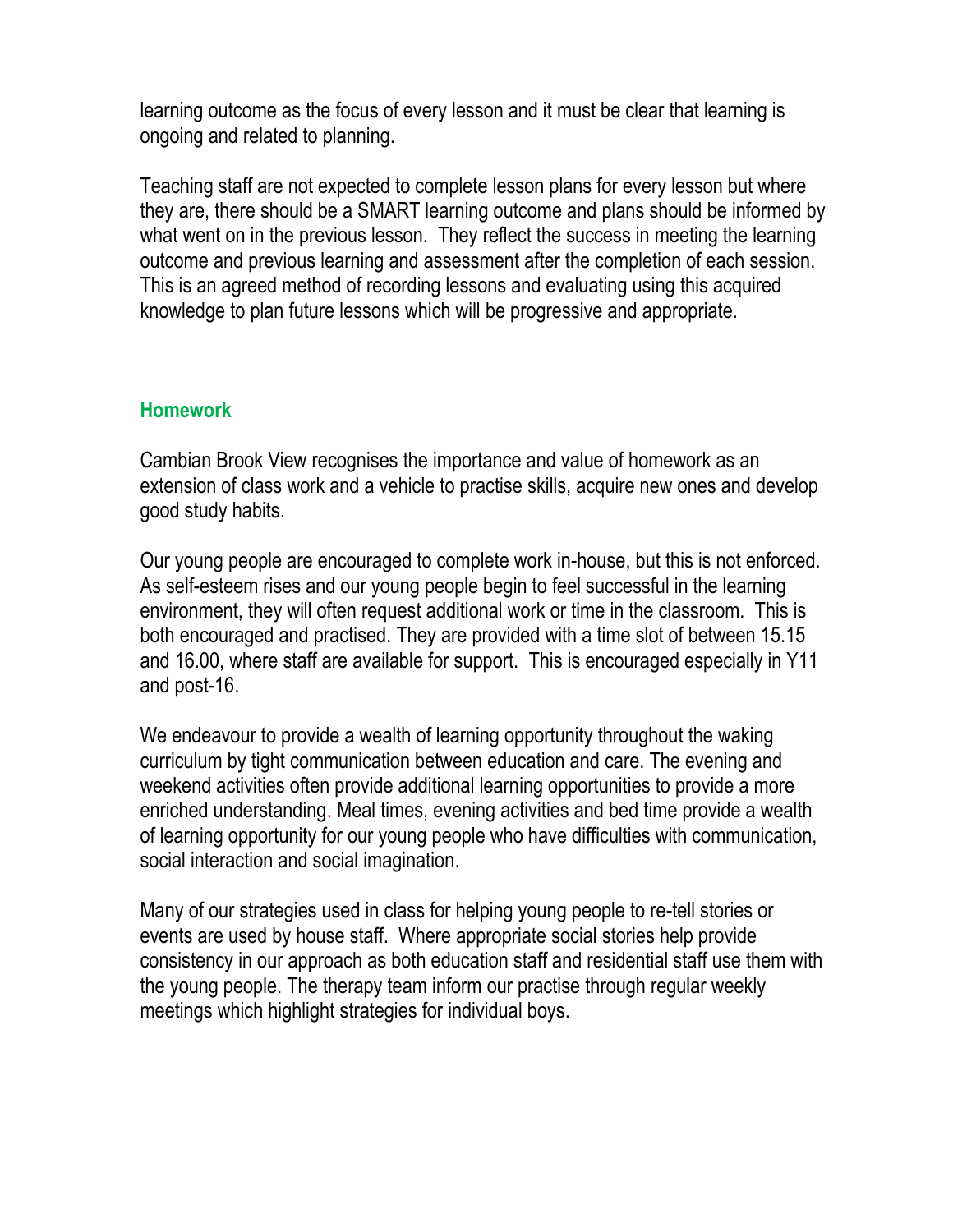## **Special Educational Needs**

It is expected that all education staff plan, prepare and support each young person who attends Cambian Brook View and to be able to access the curriculum, regardless of their ability or needs. All of our young people have special educational needs but are encouraged to become independent and to take responsibility within the school. All of our young people are being continually assessed and sometimes with the aid of assessment carried out internally and / or externally by the Clinical Therapy Team and external specialists. Targets for the Individual Development Plan (IDP) are put forward and agreed during review meetings where parents / guardians, social services and educational authority representatives have an input. Strategies to help achieve these quantitative targets are developed and inform the whole waking curriculum. They are evaluated in lessons and the pupils are scored accordingly. This helps to give them ownership of their IDP's and helps staff track progress. It is an expectation of staff to address targets in the planning, delivery and evaluation stages of each lesson. It is the job of the Head of Education to gather sufficient information to be able to set, monitor, assess and set appropriate targets. Progress with targets is monitored in half-termly meetings and IDP's are updated on a termly basis as a joint staff effort, including residential staff input. Formal review meetings are held on an annual basis. Monthly meetings are held for education staff to monitor and review targets along with progress and a written report is kept.

Each young person has a named key worker who is there for the young person as an additional support.

#### **Differentiation**

An individual approach is taken to: planning, teaching style, resources, expectation and the curriculum offered. Differentiation in lessons is indicated in lesson plans and by deployment of learning support.

• precludes the promotion of partisan political views in the teaching of any subject in the college and ensuring students are aware of political issues through a balanced presentation of opposing views. **Teachers must ensure they do not promote any partisan political view during their conduct or teaching. If they hear the promotion of a partisan political view they should present an opposing and balanced view. If a staff member feels that pupils are at risk of being radicalised, they must report to appropriate manager structure or DSL.**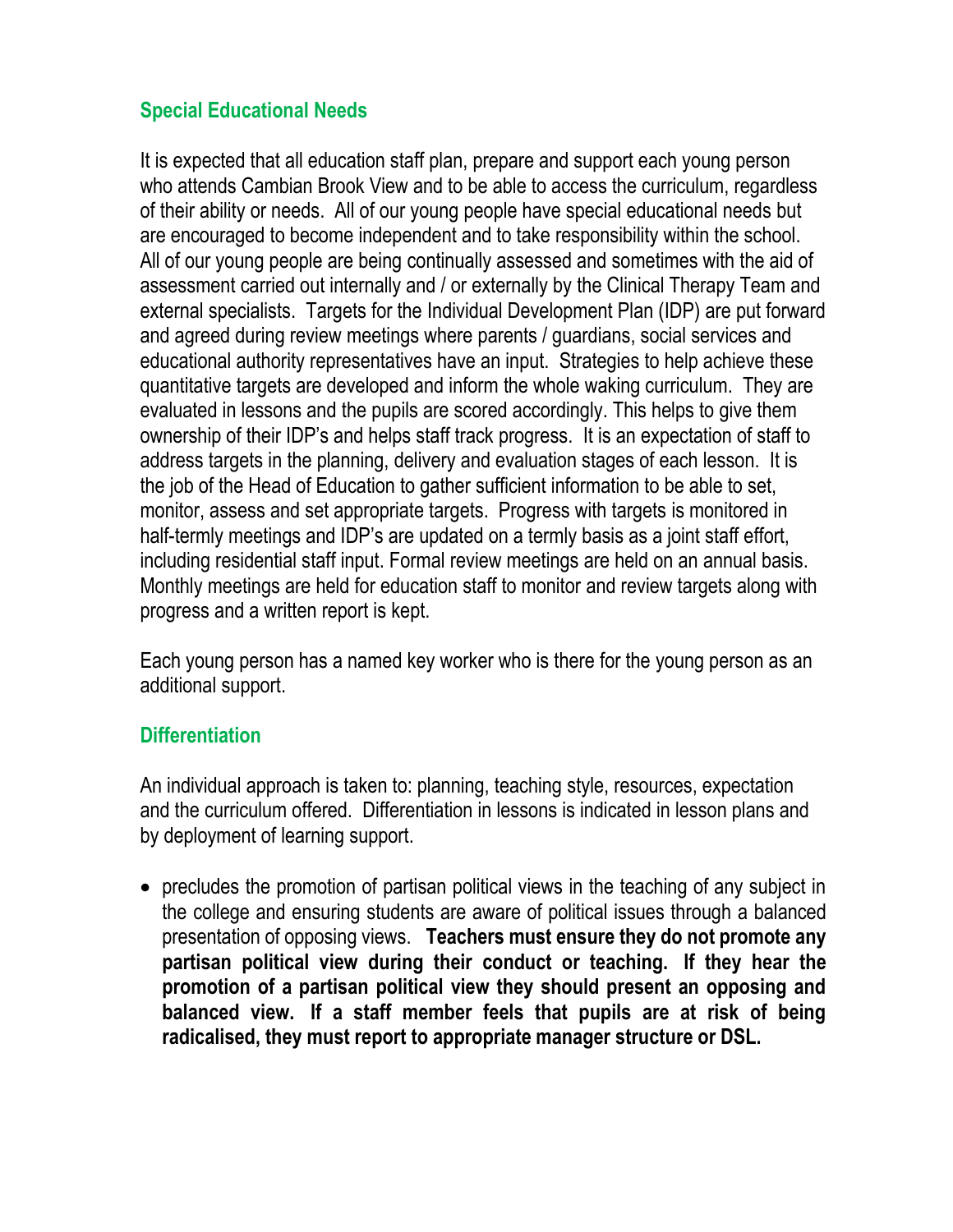# **Curriculum impact and assessment framework**

Assessment is continual but may vary in form. Teaching staff are expected to plan for assessment and to use data gained to inform future planning. Half-termly meetings are used to update, report and record how effective is the learning taking place and how well the strategies provided in the IDP's, are working. End of year assessments and mock exams prepare young people for sitting external examinations. Data is used to action plan and inform individual programmes of study. It is not an end in itself but is used to improve the quality of education and identify areas for intervention.

Assessment is carried out by:

- Use of memory platforms
- Observational assessment
- Summative assessment where appropriate
- Formative assessment
- Analytical
- Diagnostic
- Objective and subjective testing
- Multiple choice
- Online, paper based, verbal and practical, internal and external testing
- External moderation
- Specialist assessment
- Self-evaluation and peer reviews

We report via the following ways

- Daily logs
- Class points and signature sheets
- Lesson plan evaluations
- PEP and CLA documents
- Weekly telephone call home
- Care plans
- Individual Development Plans
- Newsletter
- Verbally
- Termly Academic Reports
- Deputy Headteacher's Report to parents
- Annual reviews
- Key worker/mentor meetings